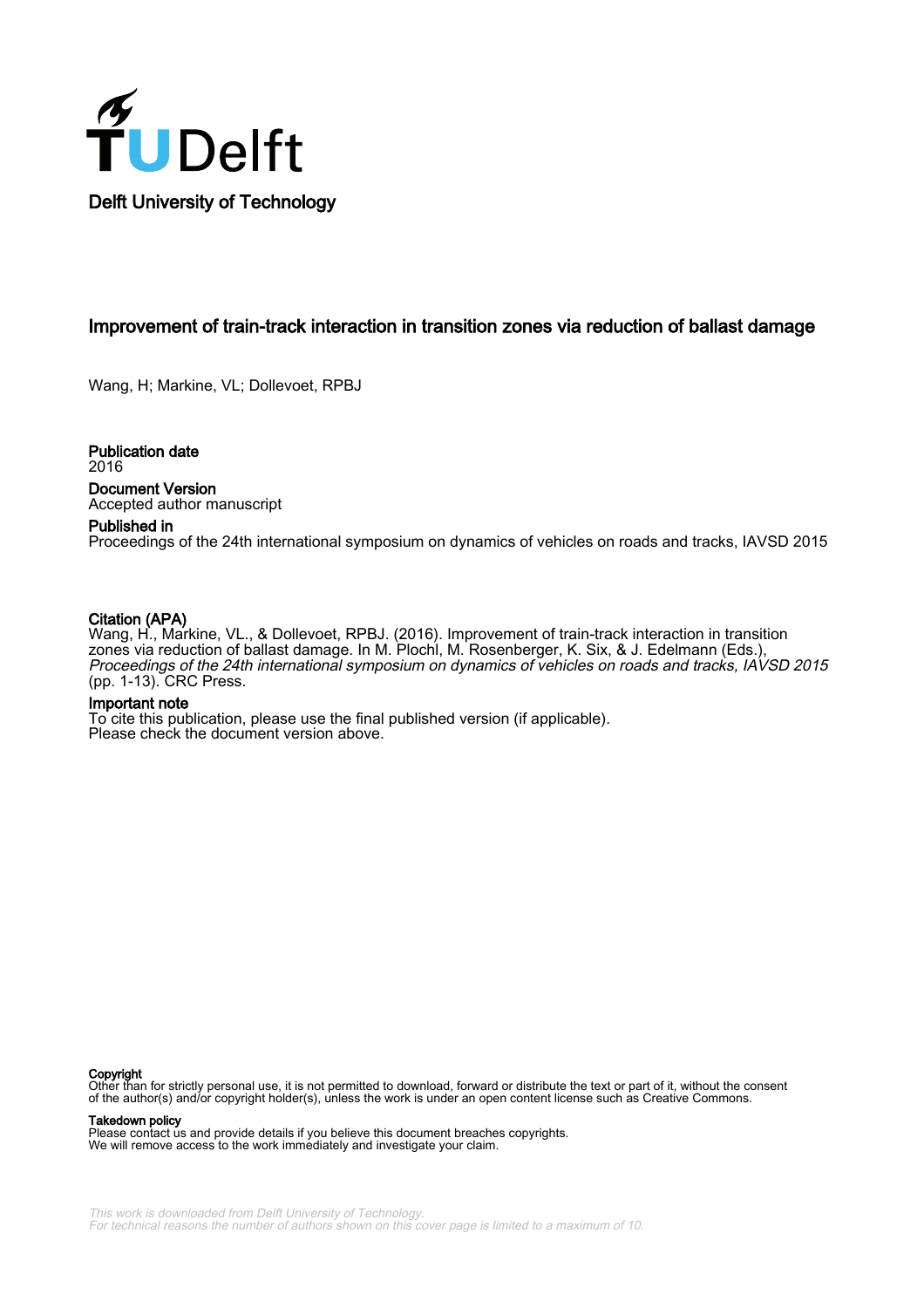# Improvement of train-track interaction in transition zones via reduction of ballast damage

H. Wang, V.L. Markine & R.P.B.J.Dollevoet *Delft University of Technology, Delft, the Netherlands* 

I.Y. Shevtsov *Prorail, Utrecht, the Netherlands* 

ABSTRACT: Transition zones in railway tracks are locations with considerable changes in the vertical stiffness of the rail support. Typically they are located near engineering structures, such as bridges, culverts, tunnels and level crossings. In such locations, the differential settlement always exists and continually grows without proper maintenance. Due to the effect of the differential settlement and bending stiffness of the rails, hanging sleepers may exist, which are invisible under ordinary circumstances, but generate high displacements and impact during train passages. Therefore, a method to detect the differential settlement (Or hanging sleepers) of track transition zones is presented, which is combined with numerical simulations and field measurements.

The numerical model of the track transition zone developed here uses contact elements for modelling the connection between the sleepers and the ballast, bilinear springs for fastening system and Hertzian spring for wheel-rail interaction. The model is capable for simulating the dynamic behaviour of the transition zones with differential settlement or hanging sleepers. Using the model, the dynamic responses such as the vertical displacement of rail, the dynamic wheel load, the axial stress in rail and the vertical stress of ballast has been be obtained and analysed. The field measurements were performed as well. Using Video Gauge System (VGS) the vertical displacements of rail in the vicinity of a track transition zone were measured. The differential settlement of the measured transition zone was analysed by comparing the measurement and numerical results. Finally, based on the obtained findings and the simulation results some track design improvements and suggestions for maintenance actions are given.

## 1 INTRODUCTION

Transition zones in railway tracks are locations with considerable changes in the vertical stiffness of the rail support. Typically they are located near engineering structures, such as bridges, culverts, tunnels and level crossings (Figure 1).

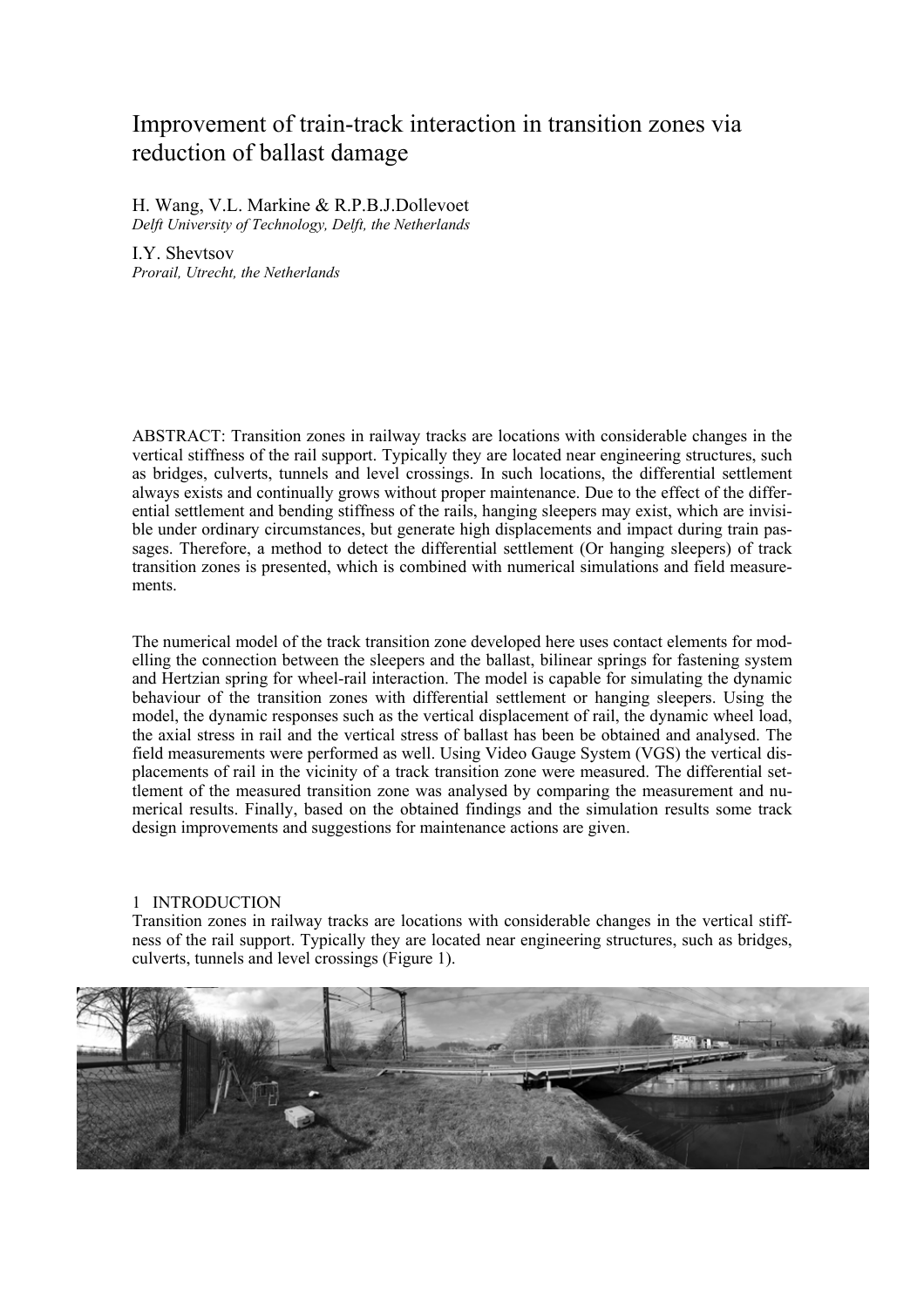Figure 1. A track transition in Netherlands.

In such locations, the vertical stiffness of the track support varies, resulting in amplification of the dynamic forces acting on the track, which ultimately leads to deterioration of the vertical track geometry. Also, differential settlement of the track sub-structure on the both sides of the transition contributes to the deterioration of the vertical geometry. The deterioration process is accelerated with increase of the operational velocities of the passing trains. Finally, all these result in tremendous increase of the maintenance efforts on correction of the track geometry in the transition zones (Li, 2005).

Usually, the track transition zones require more maintenance (like tamping and adding ballast) than regular tracks. For instance, the maintenance on track transition zones is performed up to four to eight times more often than on the regular track in the Netherlands (Varandas, 2011). In the US \$200 million is spent annually on maintenance of the track transition zones (Sasaoka, 2005). When such maintenance is neglected the transition zones deteriorate at an accelerated rate (Kerr, 1993; Dahlberg, 2001; Dahlberg, 2010), which may lead to pumping ballast, ballast penetration into the subgrade, hanging sleepers (void space under the sleepers), permanent rail deformations and breakage, fasteners damage, loss of gauge, cracking of the concrete sleeper or slab-track (Kerr, 1993; Li, 2005; Banimahd, 2008). Also, this can result in deterioration of the passenger's comfort and even create a potential for derailment.

Due to the different properties of ballast tracks on soil and tracks on concrete structures, the ballast and soil tend to settle more, which results in appearance of differential settlement after short time of operation. Without maintenance, the differential settlement increases gradually. In addition, due to the effect of the differential settlement and relatively high bending stiffness of the rails, voids under the sleepers may appear which is known as hanging sleepers. Such hanging sleepers cannot be noticed under ordinary circumstances, but they can have high vertical displacements and cause impact to ballast during train passages.

To investigate the differential settlement of track transition zones, a method combined with numerical simulations and field measurements has been developed, which intends to provide guidance for the maintenance of track transitions, shown in Figure 2. The relationship between differential settlements and track responses could be calculated by the validated numerical model, among them the rail displacement is used as a representative index. Therefore, the differential settlement and other responses of a transition zone could be obtained by comparing the measured rail displacements to the anlysed results. The developed 3-D Finite Element (explicit integration) model of track transition zones is introduced in Section 2. The measurement tool Video Gauge System (VGS) used in this study is introduced in Section 3. In addition, the numerical and measurement results are compared to tune the numerical model and final comparison is given in Section 3. The dynamic responses of the transition zone model under various differential settlement levels are analysed in Section 4. A group of measurement results of a track transition zone used as an example for comparison with the numerical results are discussed in Section 5. Finally, some conclusions and recommendations are given in Section 6.



Figure 2. Inspection procedure of track transition zones.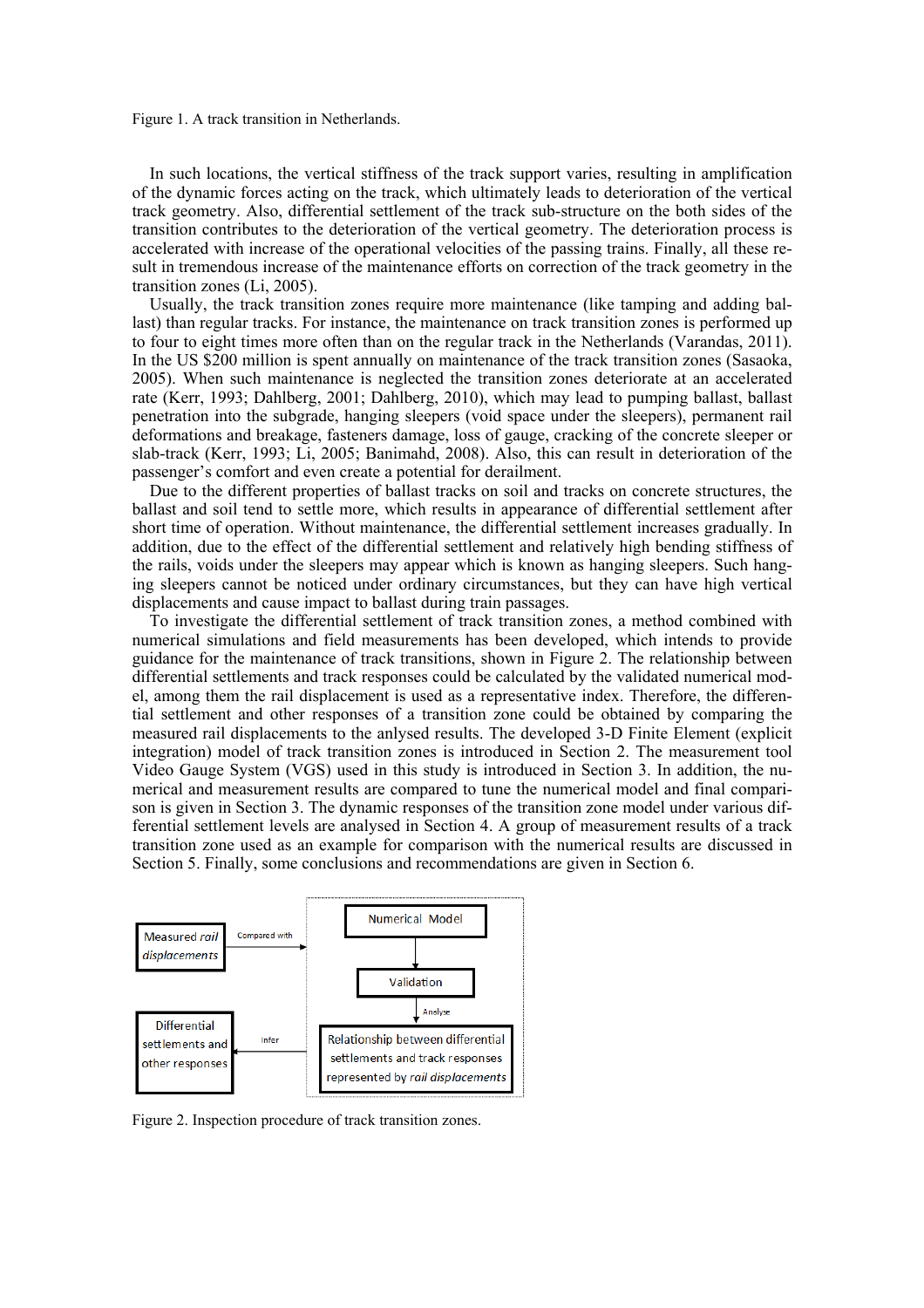## 2 MODEL OF TRACK TRANSITION ZONES

In this section the numerical model used for the analysis of the dynamic responses in transition zones is presented.

The Finite Element model of the track consists of 3 parts, namely two ballast tracks (further to be referred to as Ballast Track 1 and Ballast Track 2) and a slab track on a bridge (further to be referred to as Bridge) in the middle, as shown in Figure 3. Therefore, using one model it is possible to analyze two typical track transitions: from soft to hard support and from hard to soft support.



Figure 3. FE model of track transition zones: (a) full view, (b) cross-section of ballast track.

The lengths of each Track and the Bridge are 48m and 24m respectively, so that the total length of the model is 120m. The components of the ballast tracks are rails, fasteners, sleepers, ballast and subgrade. The rails are modelled by beam elements with the cross-sectional and mass properties of the UIC54 rails. Spring and damper elements between the rails and sleepers are used to simulate the fasteners. In the vertical direction these springs have bilinear properties, so that in compression they have the stiffness of the rail pads and in tension the stiffness is much higher to simulate the clamping effect of the fasteners. Ballast, sleepers and subgrade are modelled using the fully integrated solid elements with the elastic material properties. The thickness of ballast and subgrade is 0.3m and 2m, respectively. The material properties of the model's elements are collected in Table 1 and Table 2.

| raone 1. mandraf properties of some enements. |                        |             |  |
|-----------------------------------------------|------------------------|-------------|--|
|                                               | <b>Elastic Modulus</b> | Poisson ra- |  |
|                                               | (Pa)                   | tio         |  |
| Sleeper                                       | $3.65E+10$             | 0.167       |  |
| <b>Ballast</b>                                | $1.20E + 08$           | 0.25        |  |
| Concrete                                      | $3.50E+10$             | 0.167       |  |
| slab                                          |                        |             |  |
| Mortar layer                                  | $2.00E + 08$           | 0.167       |  |
| Support layer                                 | $3.30E + 08$           | 0.25        |  |
| Subgrade                                      | $1.80E + 08$           | 0.25        |  |

Table 1. Material properties of solid elements.

Table 2. Material properties of spring-damping elements.

|                  | Horizon- | Vertical   | Longitudi- |
|------------------|----------|------------|------------|
|                  | tal      |            | nal        |
| <b>Stiffness</b> | 1.5E6    | 1.20E8.    | 1.5E6      |
| (N/m)            |          | $1.20E11*$ |            |
| Damping          | 5.00E4   | 5.00E4     | 5.00E4     |

\*1.20E8 in compression; 1.20E11 in tension.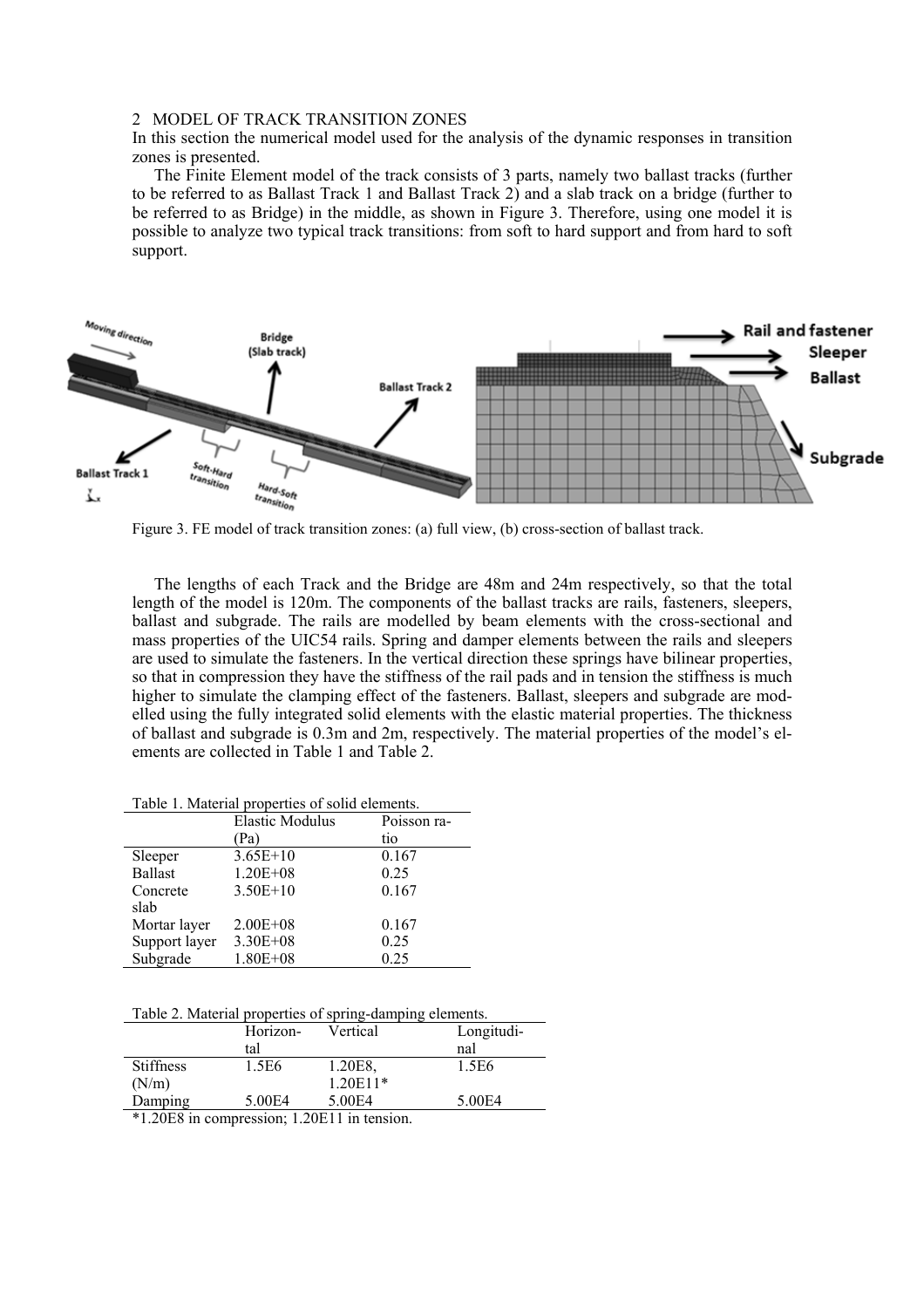The contact between the wheels and rails is modelled using the Hertzian spring, which connects a group of nodes of the wheels and all the nodes of rail. The silent boundaries are applied on both ends of the model in order to reduce the wave reflection effect. Moreover, due to the relatively big length of the track model the boundary reflection effect has already been significantly reduced. All the nodes on the bottom of the subgrade are fixed both transnationally and rotationally. The vehicle consists of a car body, 2 bogies and 4 wheelsets connected by suspensions, which are modelled using rigid bogies and spring-damper elements. The distance between two wheels of a bogie is 2.2m and between two bogies of a vehicle is 12.6m. The axle load of the vehicle is 14.5t, which is a common value for passenger trains.

The vertical connection between the sleepers and ballast in the model is important for modeling of the degradation mechanism of ballast. Therefore, the contact elements are applied between the sleepers and ballast. According to the penalty algorithm employed in the contact elements the search for penetrations between the bottom surface of the sleepers and the top surface of the ballast is made every time step during the calculation. When the penetration has been found, a force proportional to the penetration depth is applied to resist and ultimately eliminate the penetration. This method allows simulating the impact on ballast, which is proportional to the downward acceleration of the sleepers.

To simulate the differential settlement, a downward displacement is applied to the ballast and subgrade of Ballast Track 1 and Ballast Track 2, while the vertical geometry of Bridge remains unchanged. Due to contact modelling of the connection between the sleepers and ballast as well as the clamping effect of the fasteners, voids between the sleepers and ballast in Ballast Track 1 and Ballast Track 2 will occur at the beginning of the calculation. During the stabilization phase, the model reaches the equilibrium state at 0.4s under the gravity load. At the equilibrium state, most of the sleepers are in contact with the ballast, while the sleepers in the vicinity of the transitions are hanging due to the bending resistance of the rails. Together with the effect of the gravity and resistance of the ballast, it is possible to simulate the realistic hanging state of the sleepers. The vertical displacements of the sleepers in the vicinity of Transition 1 after the model has reached the equilibrium are shown in Figure 4a. It has been observed that the differential settlement here is 2mm and the vertical displacements of rail are different with other differential settlement value. The vertical coordinates of sleepers and ballast are shown in Figure 4b. The horizontal axis at 48m represents the positions on the track where the Transition 1 is situated. In addition, the sleepers on Ballast Track 1 and Ballast Track 2 are numbered from Bridge to the other ends, while the sleepers on Ballast Track 1are negative number and on Ballast Track 1are positive number. The sleepers on Bridge are not numbered, since they are not considered in this study.



Figure 4. FE model of track transition zones: (a) full view, (b) cross-section of ballast track.

Figure 4a shows that ten sleepers in the vicinity of the track transition are hanging. In addition, the rail on bridge close to Transition 1 is settled during to the bending stiffness of rail. The hanging value of sleepers can be seen from the space between the vertical coordinates of sleepers and ballast in Figure 4b. It also shows that the hanging value of the sleepers is highest at Sleeper 1 and gradually reduces as the distance between the sleepers and the bridge increases. After the ten-sleeper distance, the hanging value is almost 0mm. The same situation is observed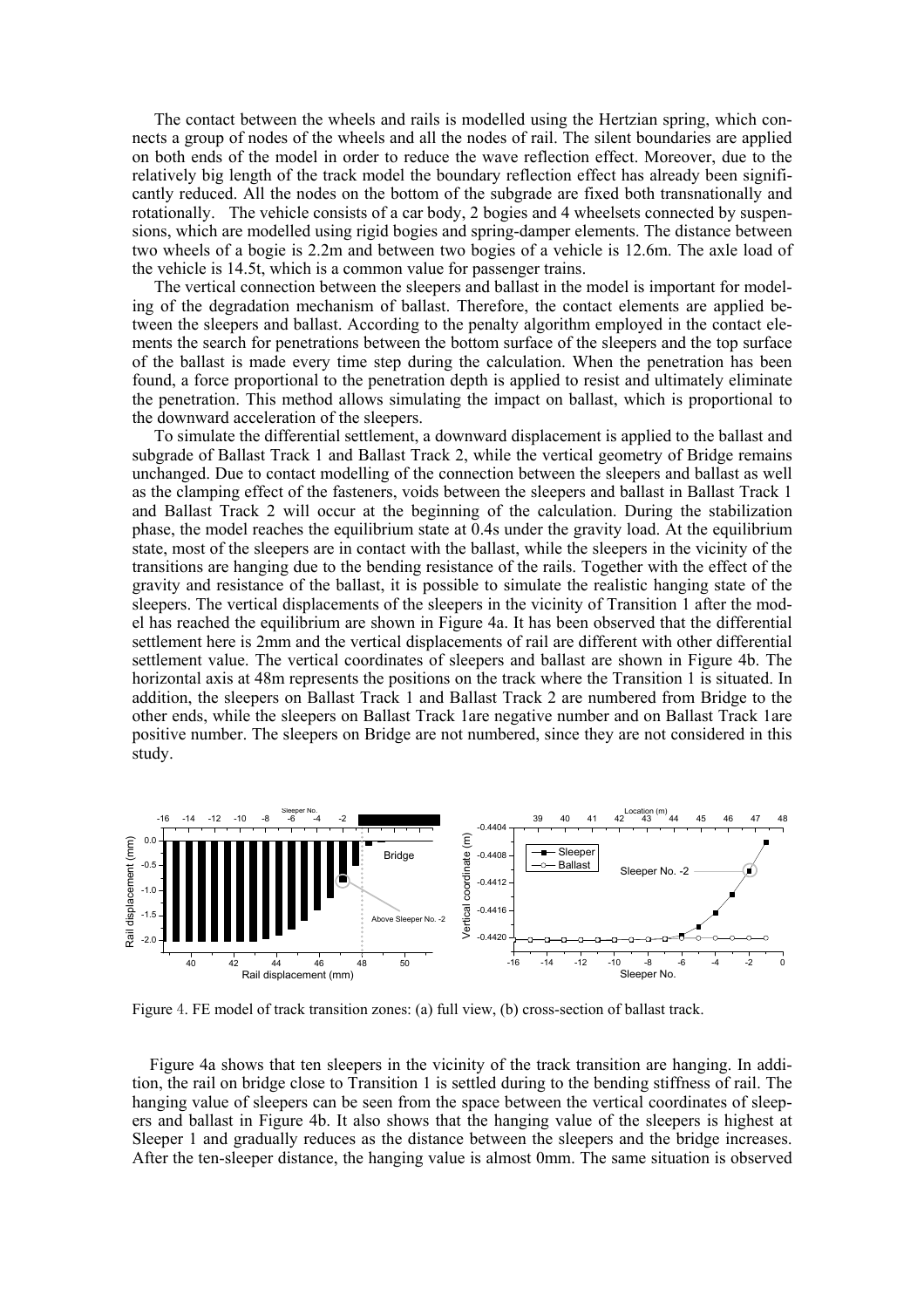at Transition 2. Figure 5a shows the vertical coordinates of Sleeper No. -2 (also marked in Figure 4) and the ballast under it as the vehicle is travelling on the track. The vertical stress distribution of ballast under compact is shown in Figure 5b, where the 1st and 2nd wheelset are above the ballast and about to moving to Bridge.



Figure 5. (a) Vertical coordinates of Sleeper No. -2 and ballast beneath; (b) ballast stress distribution under impact.

It could be seen from the Figure 5a that, Sleeper 2 moves a relatively long distance downwards and contact the ballast when the vehicle passes it. The hit introduces relatively large displacements of the ballast, which also generates impact energy in the ballast. The detailed dynamic responses are introduced in Section 4.

#### 3 MODEL VALIDATION

In this section the numerical results obtained using the numerical model are compared with the measurement results performed on a similar track. Since the value of the differential settlement and the properties of the substructure of the track transition zones in poor condition are difficult to measure, the measurements were performed on a normal ballast track in the good condition. Therefore, the results of the measurements were compared with responses of the middle part of the ballast track model (far from the transition zone) to tune the numerical model. It should to be noted that the transition zone effect far from the transitions is assumed to be negligible. The ballast track model has been tuned according to the test results and some parameters of the model are determined in Table 1 and Table 2.

The measurement device is based on a Video Gauge System, which is a contactless mobile device for measuring displacements, shown in Figure 6.



Figure 6. Video Gauge System (VGS).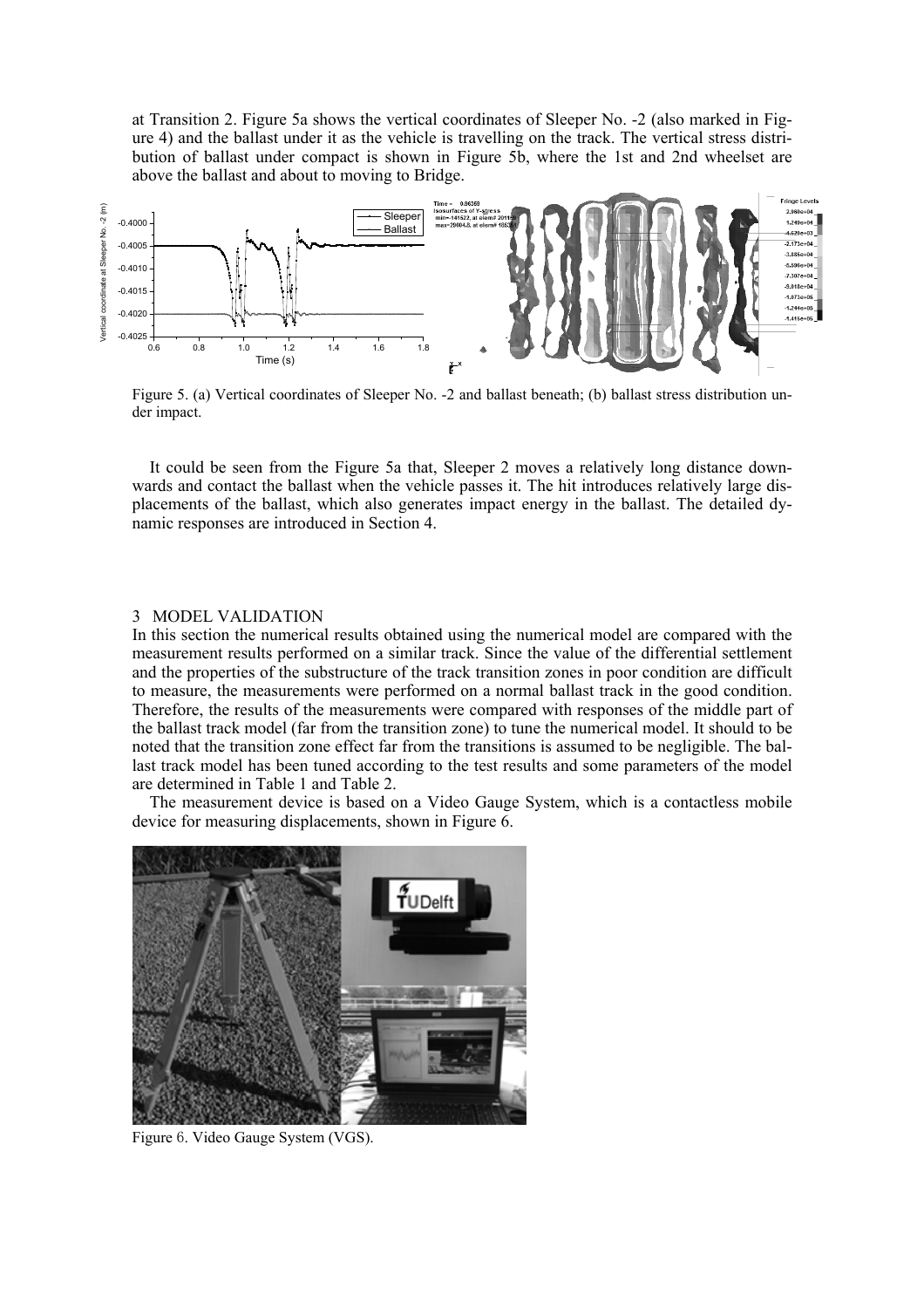The main parts of the VGS are the video cameras that capture the target movement and the post-processing software, which recognize and measure the magnitude of the displacements. This technology allows for non-contact multi-point measurements of strain, rotation and displacement. A resolution better than 1/200,000 of the visible area can be achieved. More details about the VGS could be found in (Markine, 2014; Liu, 2014). The vertical displacements of the rail during a train passage were measured. During this measurement, 14 groups of valid results for various train passages have been recorded. The post-processed results are presented in Figure 7, where the maximum, minimum and average of the peaks of the vertical displacements induced by the train passages are shown.



Figure 7. Measurement results.

From this figure it can be seen that the range of the average rail displacements are from 0.24mm to 0.96mm, with the average 0.67mm. The train No.2 is used as an example, since it is close to the average value and representative. The velocity of the train No.2 is around 100km/h and the axle load is around 14t. The rail vertical displacements of one wagon of Train No. 2 is shown in the Figure 8 in both time and frequency domain, as well as the rail displacements of the numerical simulation corresponding to one wagon. It should to be noted that the model includes only ballast track in good condition. In addition, the parameter of the numerical model has been tuned according to the field test and the basic setting of the model is described in section 2. The velocity and axle load are similar to conditions of the measurements. Since the sampling frequency of VGS is 125Hz, the effective frequency of the measurement is within 62Hz, according to Nyquist–Shannon sampling theorem. Therefore, the simulation results were filtered (low pass) by 62Hz.

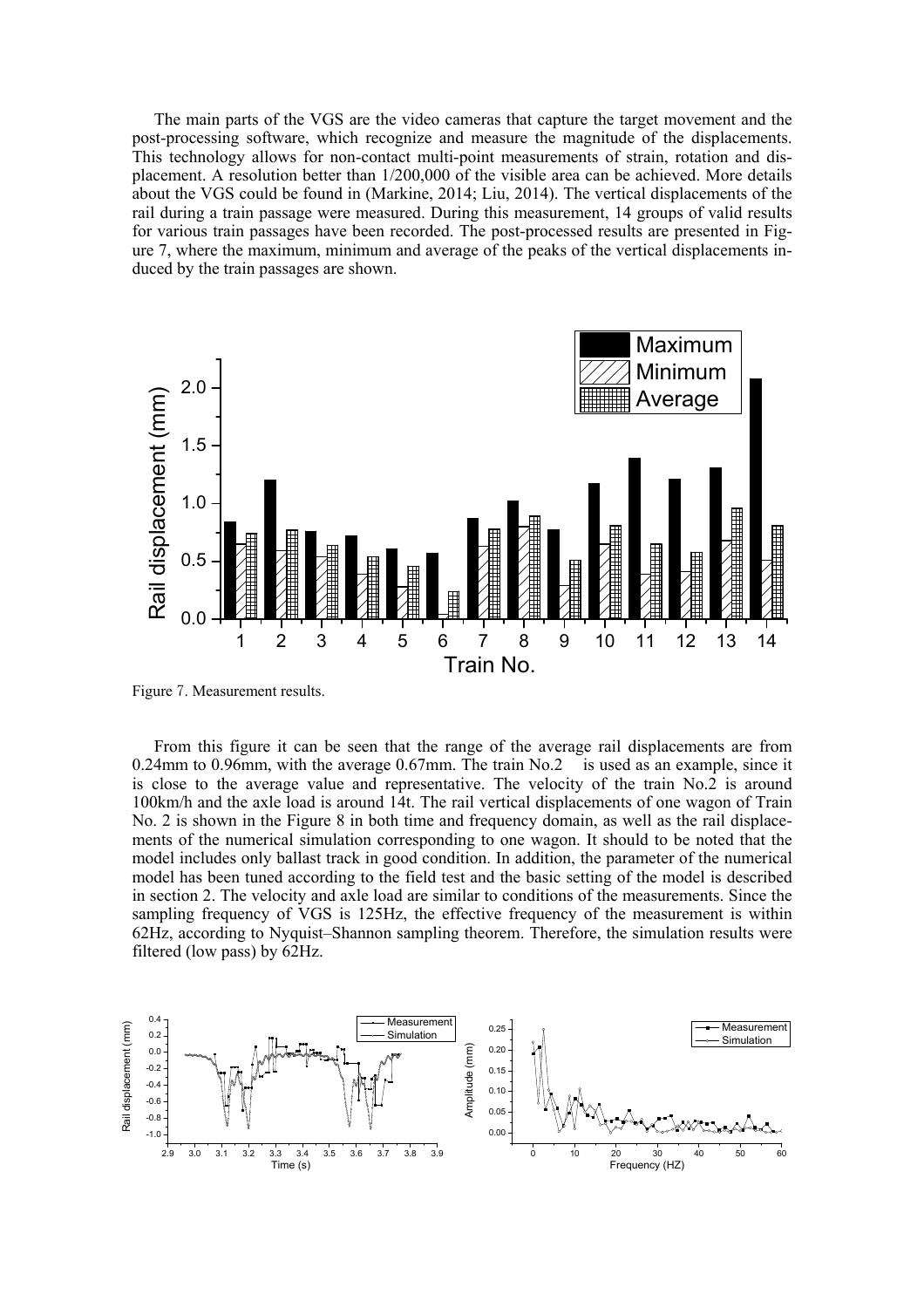Figure 8. Measured rail displacements of one wagon from train 2 (Figure 5): (a) in time domain and (b) in frequency domain.

From Figure 8 it can be seen that the average peak value of the rail displacements in the simulation is within the range of the measurement results (0.60mm to 1.09mm) and close to the average peak value of the measurement results in Figure 7. To be more accurate, the curve shape and peak values of the numerical simulation and the field measurement are similar in the time domain. From the view of the frequency domain, the peaks under 5Hz and around 10Hz are matched well.

In conclusion, the measurement results and the simulation results have a relatively good correlation in the low frequency. Therefore, the numerical model can be used to analyse the dynamic behaviour of the ballast track in transition zones. As to the bridge part, since it is not of the main concern of this study, the properties are determined according to other studies, whose stiffness is higher than ballast track.

## 4 DYNAMIC RESPONSES OF TRACK TRANSITION ZONES

In this section, the dynamic responses calculated by the numerical transition models are shown. In the transition zones, the differential settlement could reach 6mm or even more. Therefore, the differential settlement values of 0mm, 2mm and 4mm are chosen to analyse the degradation process. The track transition model is as the same as it introduced in Section 2, while the velocity of the vehicle is 200km/h. The rail displacements, the wheel loads, the axial stress and the ballast stress in rails of three cases are compared.

#### *4.1 Vertical displacements of rail due to settlement*

The vertical displacements of rail above 16 sleepers on Ballast Track 1 and 16 sleepers on Ballast Track 2 due to the various settlement levels only are shown in Figure 9.



Figure 9: Rail vertical displacement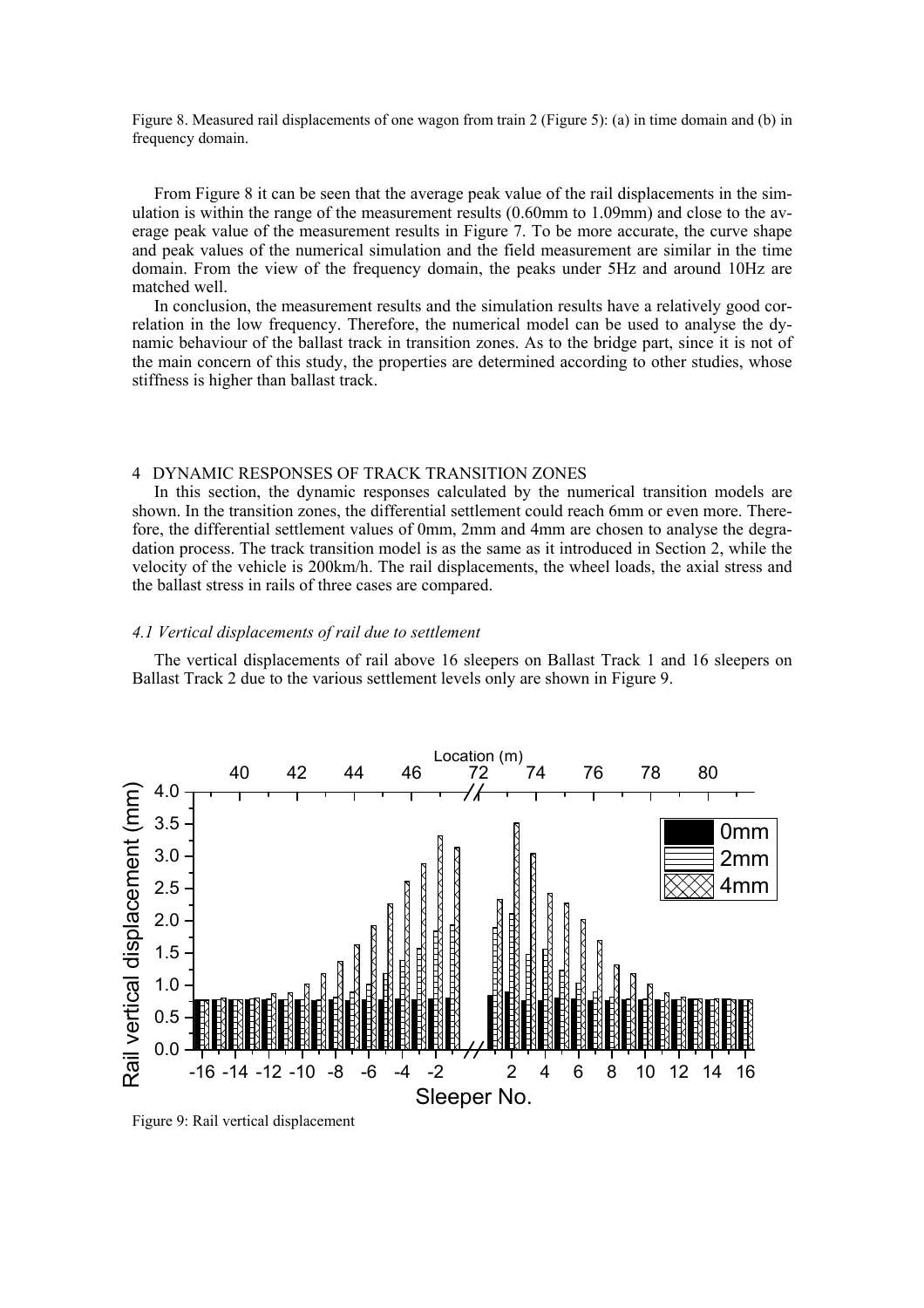It can be seen from Figure 9, for 0mm settlement, the vertical displacements of rail above Sleeper -1, Sleeper 1 and Sleeper 2 are higher than other locations, which are 0.80mm, 0.84mm and 0.90mm respectively, while the average of others are 0.78mm. This trend becomes obvious, when the differential settlements increase. Take the vertical displacement of rail above Sleeper 2 as an example, it arrives at 2.11mm under 2mm differential settlement and continually up to 3.52mm under 4mm differential settlement, increased by 2.3 times and 3.9 times respectively. The rail above other sleepers close to Bridge has the same effect by the values of differential settlement. Besides, it can also be seen that the affected areas are increased with the values of differential settlement. In 0mm case, the affected area is till Sleeper 2, while in 2mm case, it increases to Sleeper 7 and in 4mm case to Sleeper 12. Furthermore, the increased rail displacements at the 2nd sleepers close to Bridge are the highest and gradually decrease as the distance to Bridge increases mostly. The reason that the 1st sleepers close to Bridge is not the maximum is that it is constrained by the rail on Bridge which has no settlement. The settlements also give the rise of the bending stresses in the rails, which will be discussed later.

#### *4.2 Dynamic wheel load*

The dynamic wheel loads of four wheel sets above 16 sleepers on Ballast Track 1 and 16 sleepers on Ballast Track 2 are shown in Figure 10.



Figure 10a shows that the wheel load of the 1st wheel set is increased from above Sleeper -3 when it approaches to Bridge and till Sleeper 5 where it regresses to normal wheel load. The wheel loads fluctuate near Bridge and the amplitudes increase as the differential settlement increases. For example, the wheel load of the 1st wheel above Sleeper -1 is 79.5KN under 0mm differential settlement, 92.3KN under 2mm and 115.3KN under 4 mm. The force is increased by 16% and 45% respectively. Similar responses for the other three wheel sets can be observed as well. All the wheel loads are increased within the five-sleeper space near Bridge. In case of 4mm, the wheel loads are near 0KN at certain locations, which means the contact between

wheels and rail is discontinuous and may introduce high impact to rail.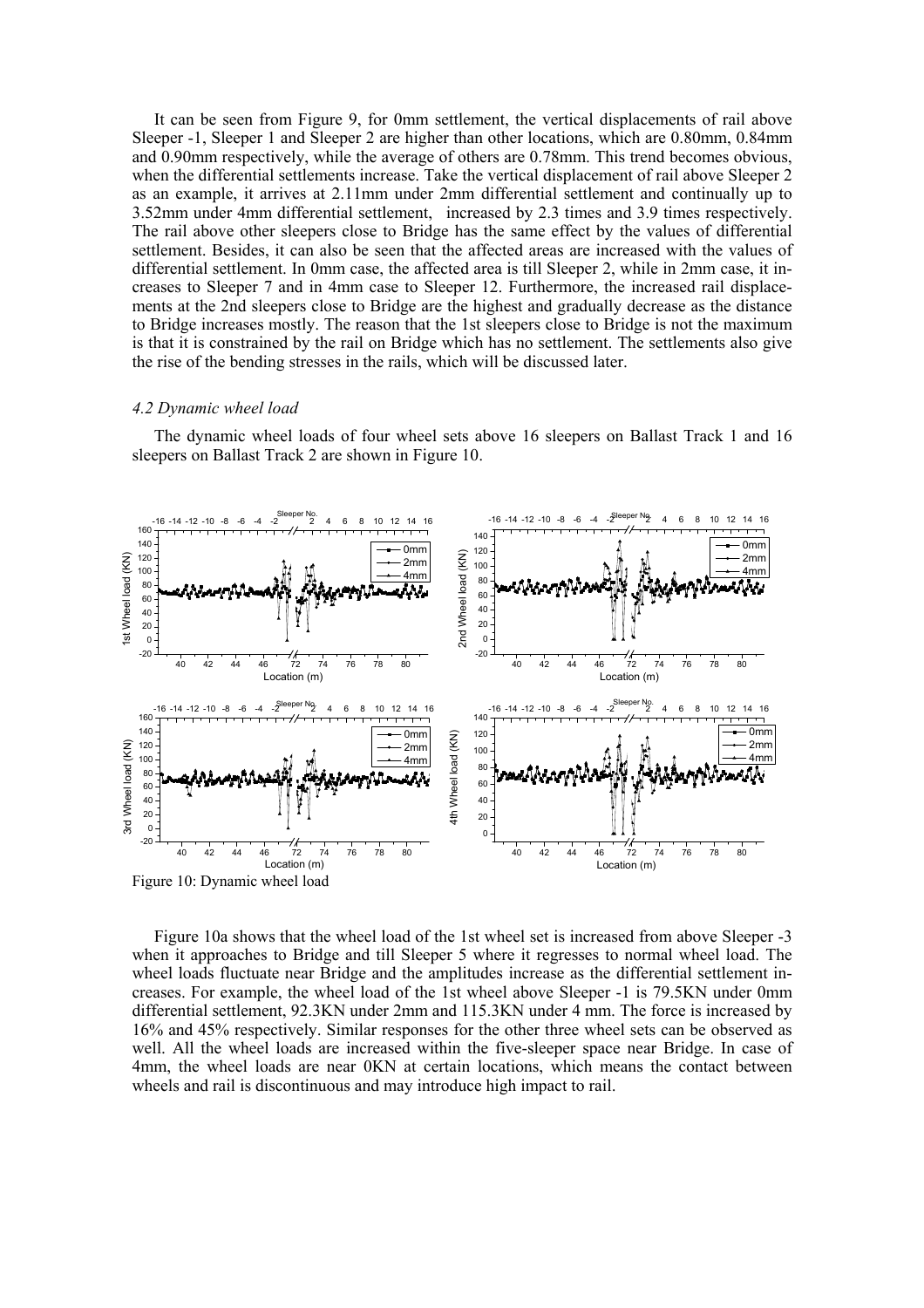#### *4.3 Axial stress in rail*

The axial stress in rail above 16 sleepers on Ballast Track 1 and 16 sleepers on Ballast Track 2 are shown in Figure 11. It has been noted that the axial stresses of rail are averaged in the length unit of a sleeper space to eliminate extreme values.



Figure 11: Axial stress in rail

Figure 11 shows that the rail above Sleeper -1 is much higher than other locations under 0mm differential settlement, which is almost 2 times higher than the average stress. It because more force is undertaken by the rail in between Ballast Track 1 and Bridge, when the vehicle moves from the soft structure to the stiff structure. The rail above Sleeper 1 and Sleeper 2 is slightly higher than others, which is due to the increase of wheel loads in the vicinity of the transitions. For 2mm and 5mm cases, the axial stresses in rail near Bridge are all increased, among which the rail axial stress above Sleeper -1 under 5mm is 2.4 times than it under 0mm case.

Besides, the rail axial stresses above Sleeper -13 and Sleeper -12 are increased, which is around 7m to Bridge. The reason is probably due to the movement of the vehicle. When the 1st bogie is on Bridge and the 2nd one is on Ballast Track 1, the head of the vehicle is higher than the end and the dynamic force of vehicle may distribute more in the 2nd bogie, which generates higher vertical stress of ballast. However, this phenomenon is obvious until the differential settlement reaches certain limit.

## *4.4 Ballast stress*

The vertical stress of ballast under 16 sleepers on Ballast Track 1 and 16 sleepers on Ballast Track 2 are shown in Figure 12. Because the maximum vertical stress of each ballast element may also contain extreme value due to numerical calculation, the average of the maximum vertical stresses of all ballast elements under a sleeper is calculated. Hence, all the averaged vertical stresses of under-sleeper ballast zones are collected and compared.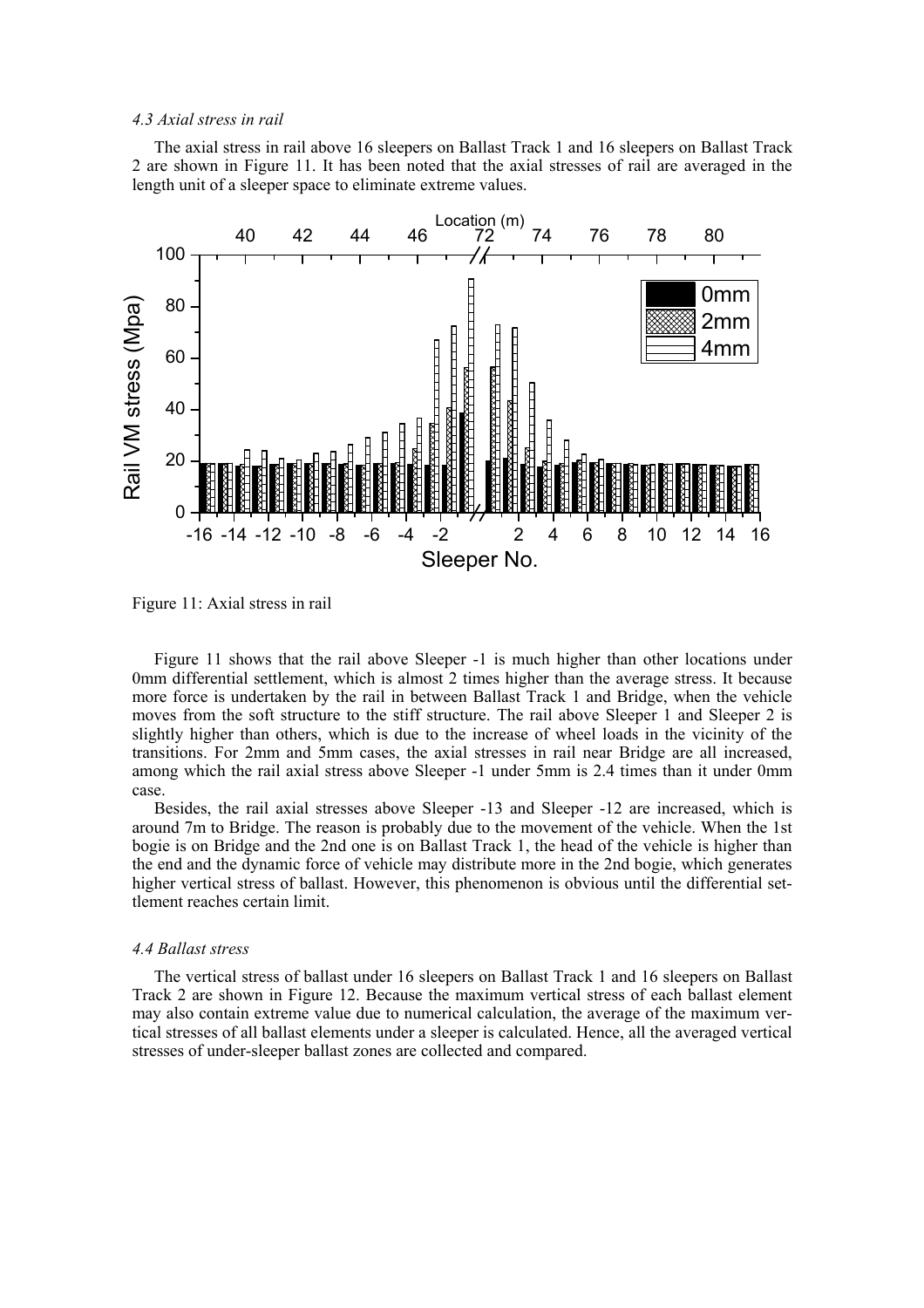

Figure 12: Ballast vertical stress

Figure 12 shows that for 0mm case, the ballast under Sleeper 2 is higher than other locations, which is 100.9KPa, while the average vertical stress for other locations is 91.8KPa, higher than 10%. For 2mm case, the ballast under Sleeper -2 and Sleeper 2 is higher than other locations, which is 102.8KN and 121.7KN. However, the vertical stresses of ballast around these two locations are reduced, such as Sleeper -3 and Sleeper 3. For 4mm case, the vertical stress of ballast under Sleeper 2 is increased as well. This is corresponding to the fluctuation of the wheel loads and the extra vertical displacements of rail near Bridge.

Besides, the ballast under Sleeper -13 and Sleeper -12 is increased due to the same reason as the axial stress in rail.

### 5 CASE STUDY

To test the method, a group of field measurement was performed on a similar track transition zone and the results are compared with the numerical results in this section. The transition zone contains two parts of ballast track and a bridge in the middle, which uses direct fastening system, as shown in Figure 1. The sleepers are numbered similarly as it in the numerical model, shown in Figure 13. The trains (Intercity, typical passage train in Netherlands) travel from right to left under approximate 150km/h.

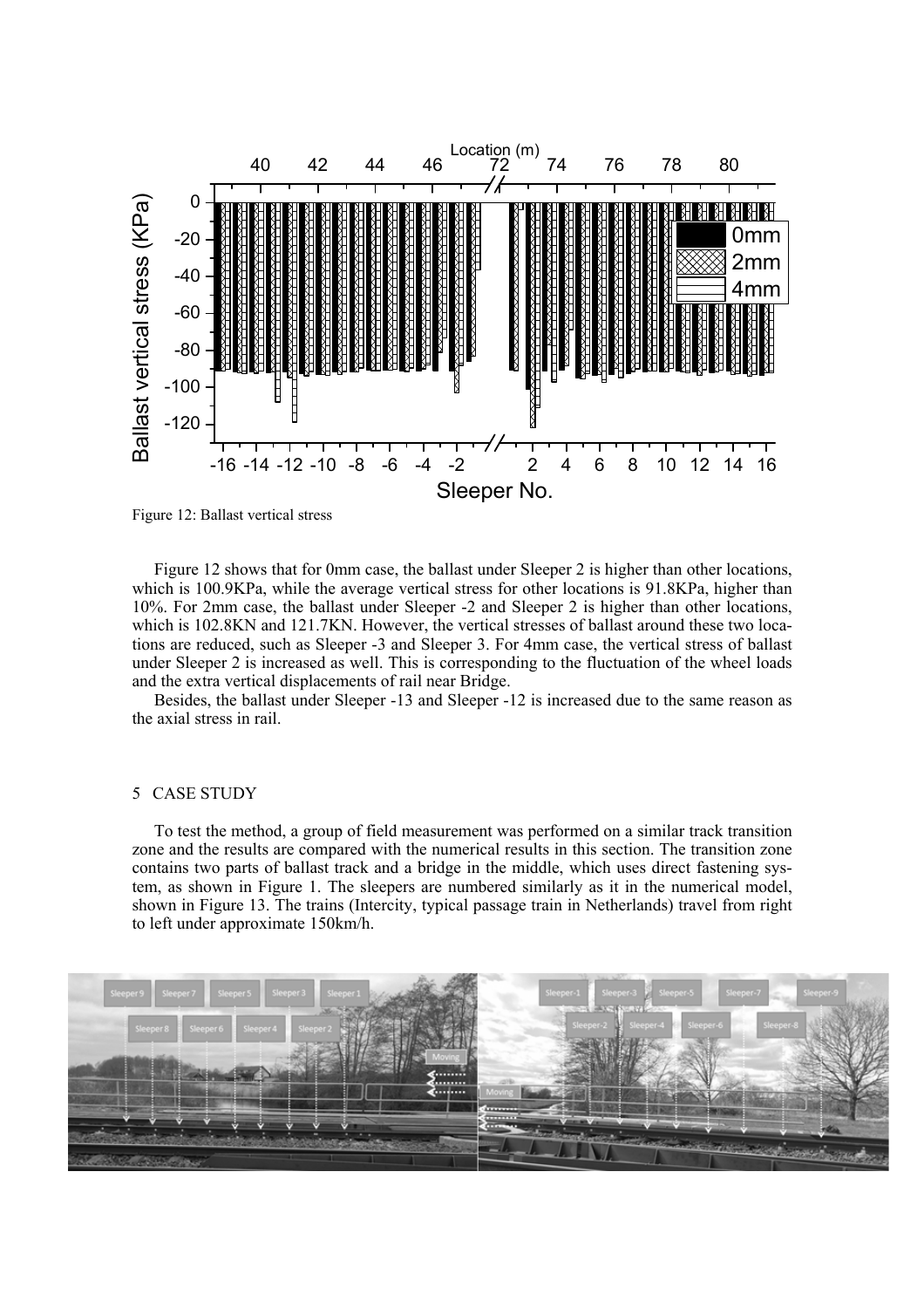#### Figure 13: Targets setting

The displacements of targets on rail are measured and the averages of each target are collected. It should to be noted that the left transition zone (hard to soft) and the right transition zone (soft to hard) are measured separately. However, since the period of the two measurements are very close and in the same testing conditions, the measurements are assumed comparable. In addition, the rail displacements of the left transition presented are the average of the 5 train passages; the rail displacements of the right transition are the average of the 4 train passages. Due to the limitation of the amount of cameras and field conditions, rail at only 10 locations were measured, which are Sleeper-9, Sleeper -8, Sleeper -2, Sleeper -1, Sleeper 1, Sleeper 2, Sleeper 3, Sleeper 7, Sleeper 8 and Sleeper 9. The measured rail displacements are shown in Figure 14 together with the results of the numerical simulations.



Figure 14: Measured rail displacements

Figure 14 shows that the rail displacements of the measurement are within the range of the rail displacements for the settlement of 2mm and 4mm obtained in the simulations. Therefore, it can be concluded that the settlement of the measured track transition zone is within the range of 2mm to 4mm. It should be noted that some parameters between the measurements and simulations are not completely the same, such as the length of concrete bridge, the velocities of trains. However, it could provide a feasible way to investigate the differential settlement of track transition zones and dynamic behaviour of track in specific locations.

#### 6 CONCLUSIONS

A method to detect the differential settlement of track transition zones is developed, which is combined with numerical simulations and field measurements.

For the numerical simulations, a 3D explicit dynamic finite element model of the track transition zone with differential settlement has been developed. It was demonstrated that the model can be used for analysis of the dynamic behaviour of the transition zones with differential set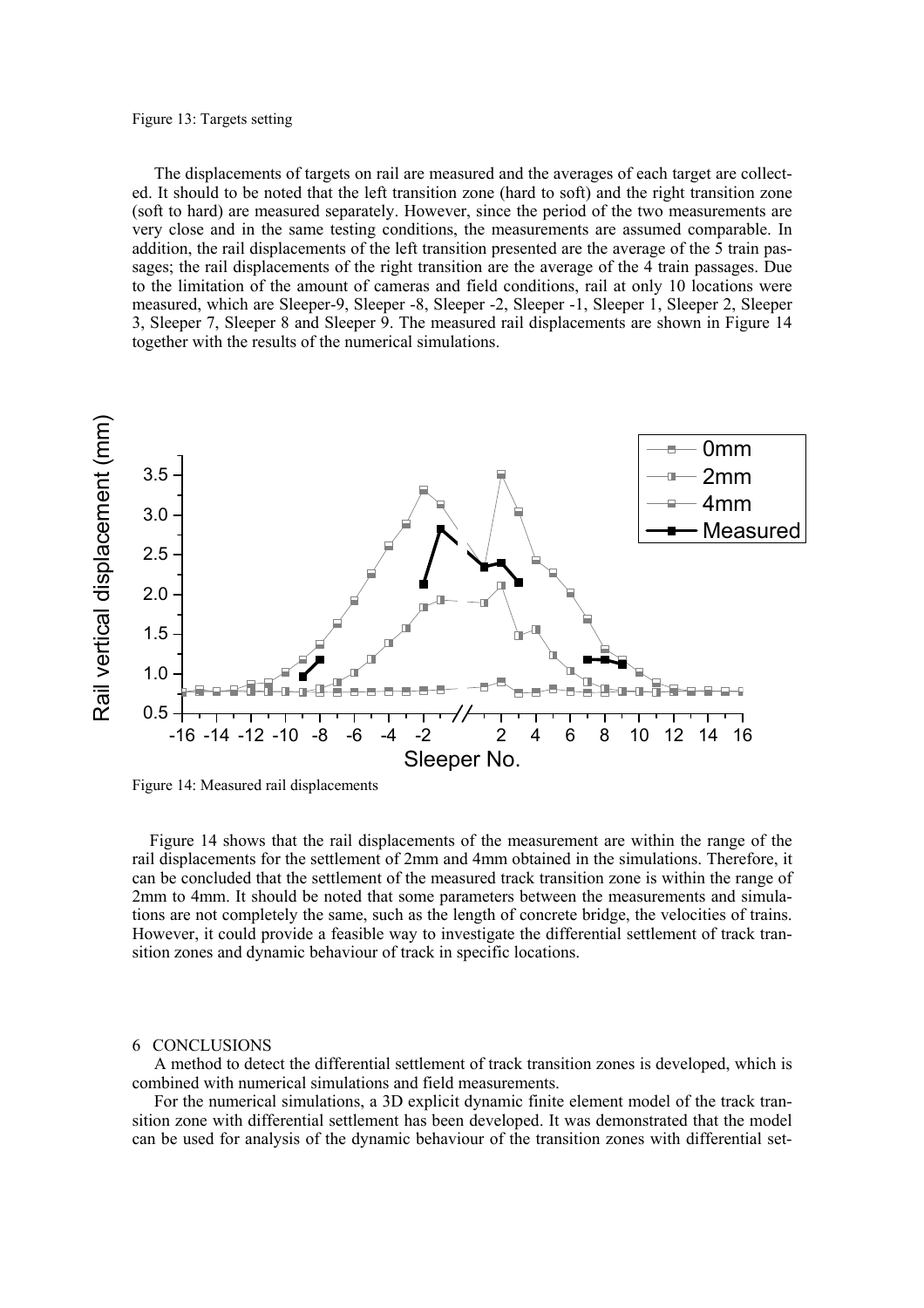tlement or hanging sleepers. The dynamic responses such as dynamic wheel forces, hanging distance of sleepers as well as ballast stresses can be analysed.

The numerical results calculated by the model were compared with the field measurement results using the Video Gauge System and reasonable correlation between them was found.

With the developed transition zone model, the dynamic responses of track under various differential settlements were studied. It has been observed that the dynamic responses of the track at the transitions (near Bridge) are higher as compared to the rest of the track. These responses are considerably increasing in the presence of differential settlements, from which it can be concluded that differential settlement has more effect on track degradation in transition zones than the vertical stiffness variation.

A method combining the numerical and measurement results was proposed, that provide a feasible way to investigate the differential settlement of track transition zones and dynamic behaviour of track in specific locations. Using the field measurements of rail above multiple sleepers in the vicinity of track transition zones and the simulation results it was found that the settlement of the measured transition zone should be within the range of 2mm to 4mm.